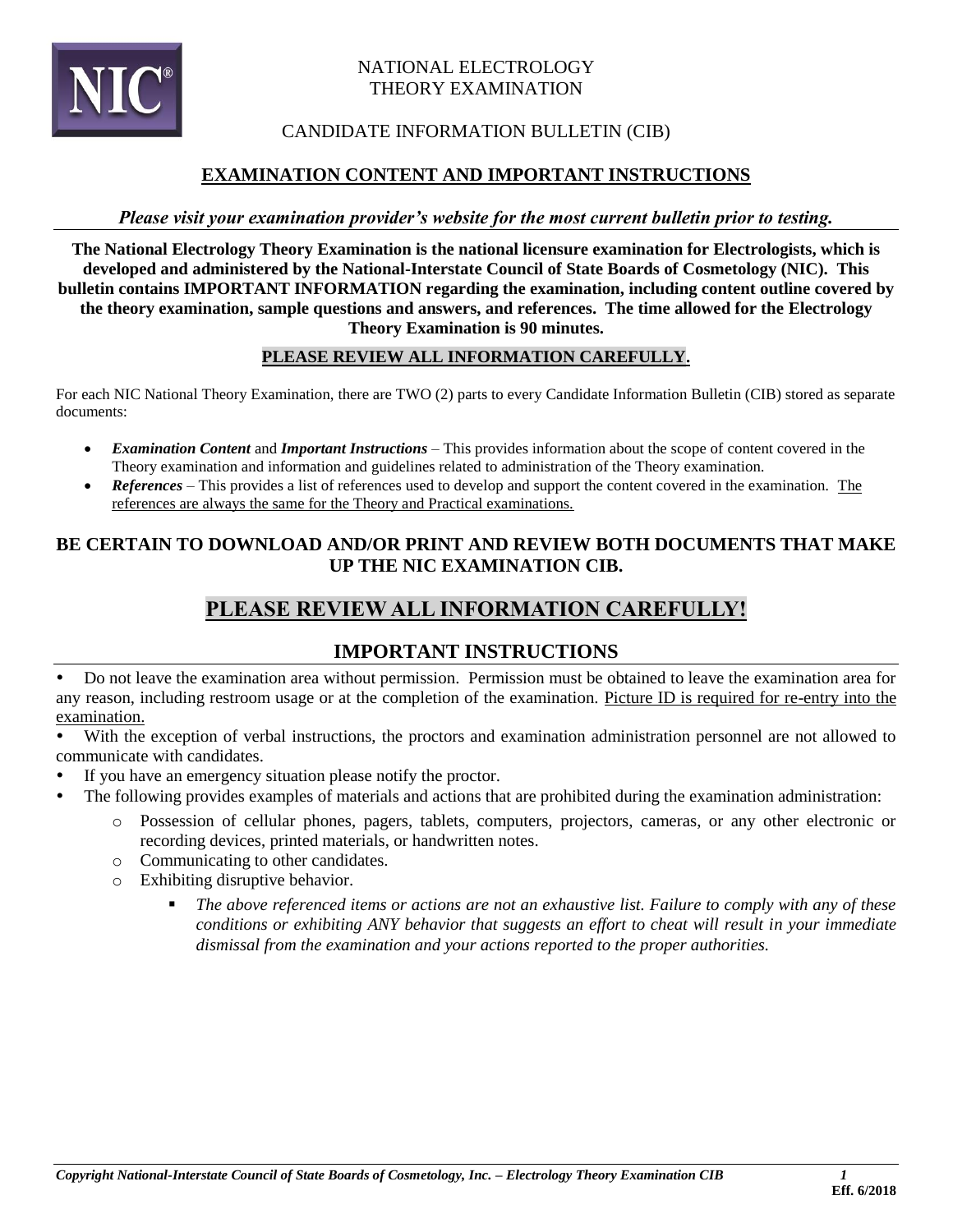# **ELECTROLOGY THEORY EXAMINATION CONTENT OUTLINE**

 The following outlines the scope of content covered by the NIC National Electrology Theory Examination. The percentages represent the percentage of items from each domain. The examination is comprised of 85 items of which 75 items are weighted and contribute to the candidate's final score.

#### **1: Scientific Concepts - 45%**

A. Infection Control and Safety Practices

- 1. Identify how diseases and infections are caused and transmitted
- 2. Apply principles of infection control
	- a. Levels of infection control
		- i. Cleaning/Sanitation
		- ii. Disinfection
		- iii. Sterilization
	- b. Contamination and cross-contamination
- 3. Apply procedures for blood exposure incident
- 4. Identify requirements of government agencies (e.g., CDC, OSHA, EPA, FDA)
- B. Human Anatomy and Physiology
	- 1. Identify structure and functions of the skin
	- 2. Identify structure and growth cycle of hair
	- 3. Identify structure and functions of physiological systems
		- a. Nervous
		- b. Muscular
		- c. Circulatory
		- d. Endocrine
- C. Identify Signs and Symptoms of Conditions, Disorders, and Diseases Related to Skin and Hair
- D. Basic Concepts of Electricity
	- 1. Recognize characteristics of electricity and electrical measurement
	- 2. Identify types of currents
		- a. Direct
		- b. Alternating
	- 3. Differentiate between modalities of Electrolysis
		- a. Galvanic
			- i. Anaphoresis
			- ii. Cataphoresis
		- b. Thermolysis
		- c. Blend
	- 4. Applies principles of electrical safety

#### **2: Electrology Procedures and Services - 55%**

A. Client Consultation, Analysis and Documentation for Electrology Services

- 1. Analyze condition of skin and hair
- 2. Identify contraindications related to electrolysis service
- 3. Identify how hair removal methods differ (e.g., waxing, depilatories, laser)
- 4. Determine method and product selections
- 5. Maintain client records (e.g., service history, medical history, release forms)
- B. Items Utilized During Electrology Services
	- 1. Identify purpose function of items
		- a. Equipment (e.g., machine, magnification, treatment table)
		- b. Implements (e.g., probe, tweezers)
		- c. Supplies, products, and materials (e.g., gloves, antiseptic, linens, drapes)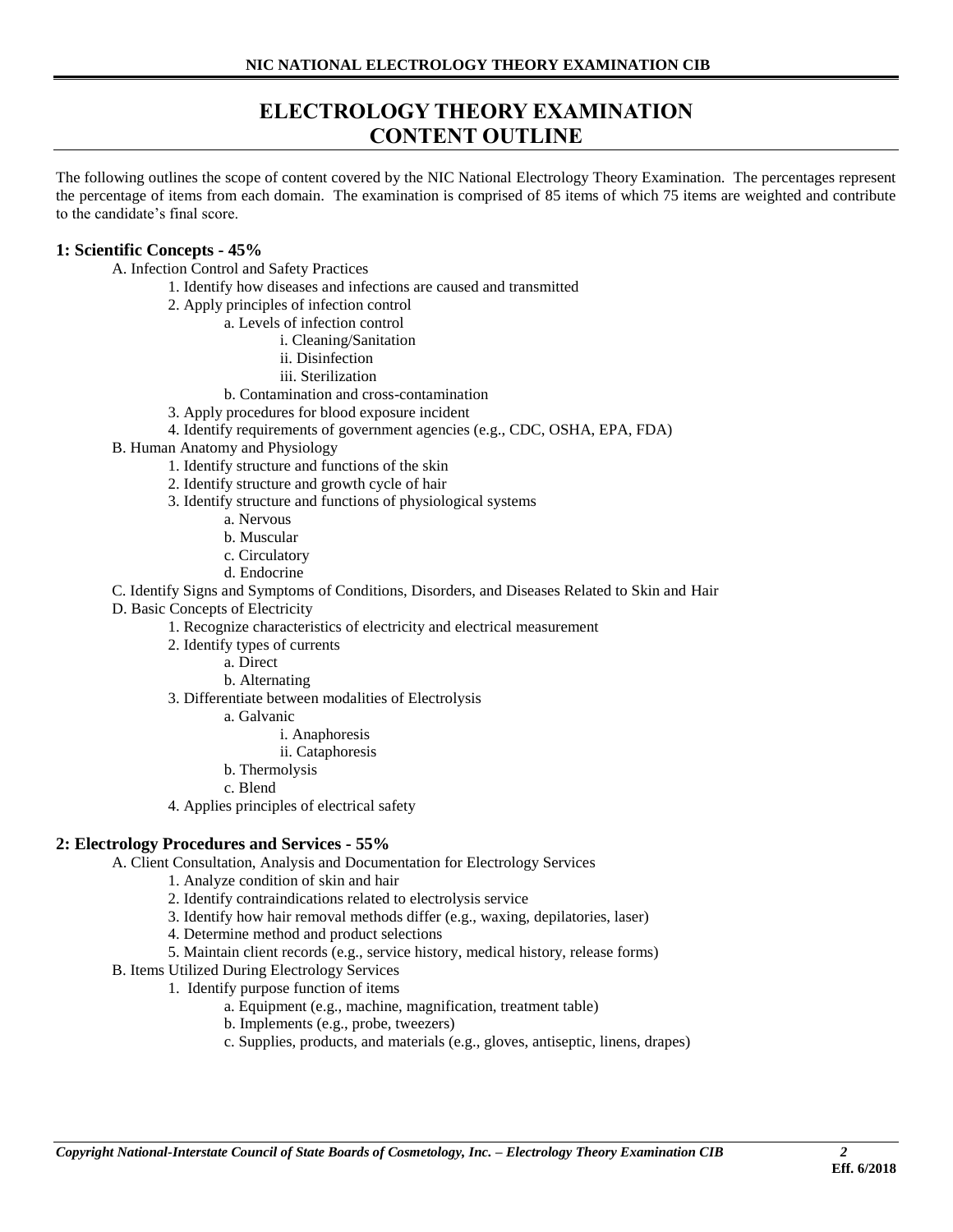#### C. Electrolysis Procedures

- 1. Indicate and demonstrate procedures for electrolysis methods
	- a. Client preparation
		- b. Electrolysis methods
			- i. Galvanic
			- ii. Thermolysis
			- iii. Blend
	- c. Probe selection, insertion, depth, and angle
- 2. Perform post service processes
	- a. Cataphoresis
		- b. After care
		- c. Follow up